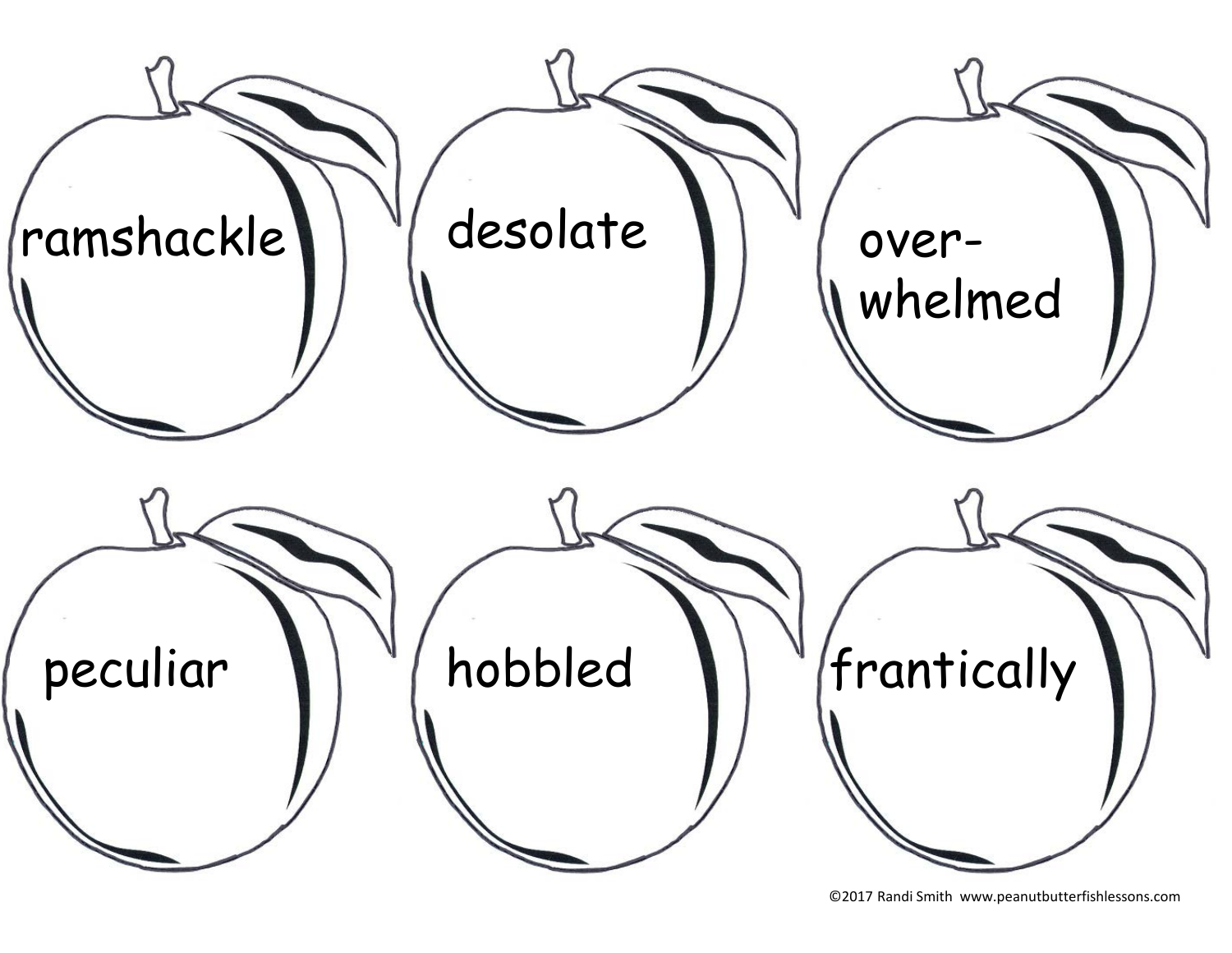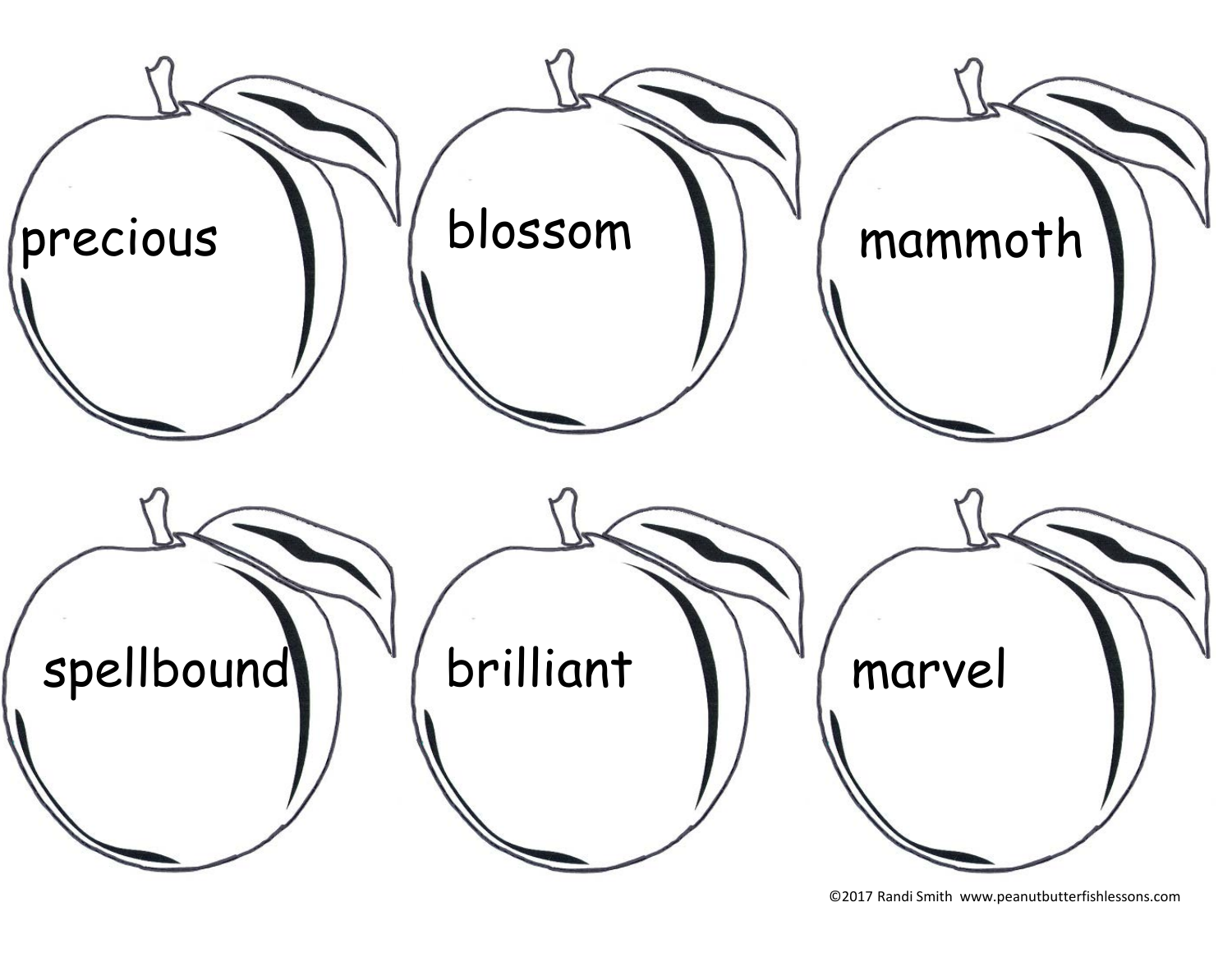![](_page_2_Picture_0.jpeg)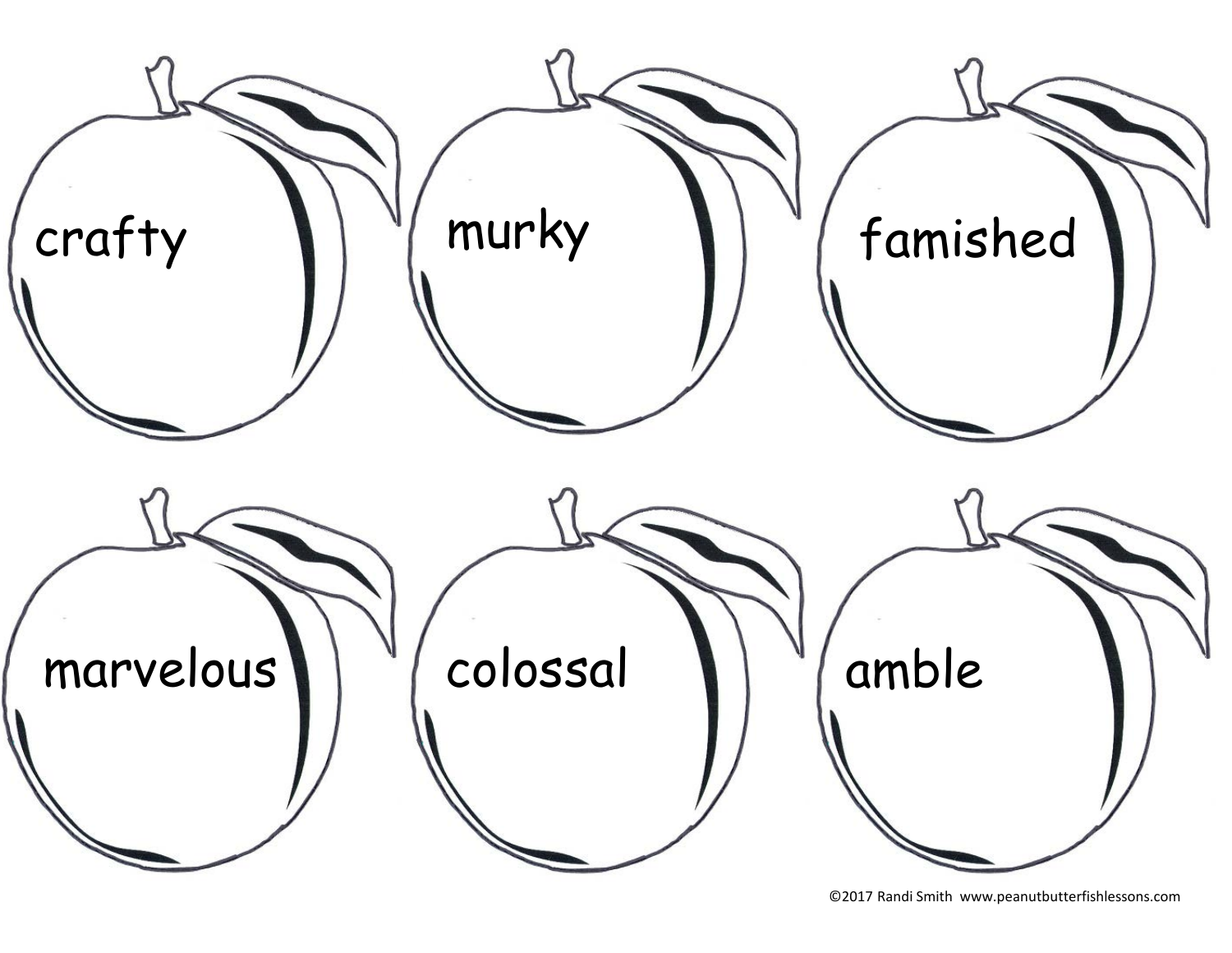![](_page_3_Picture_0.jpeg)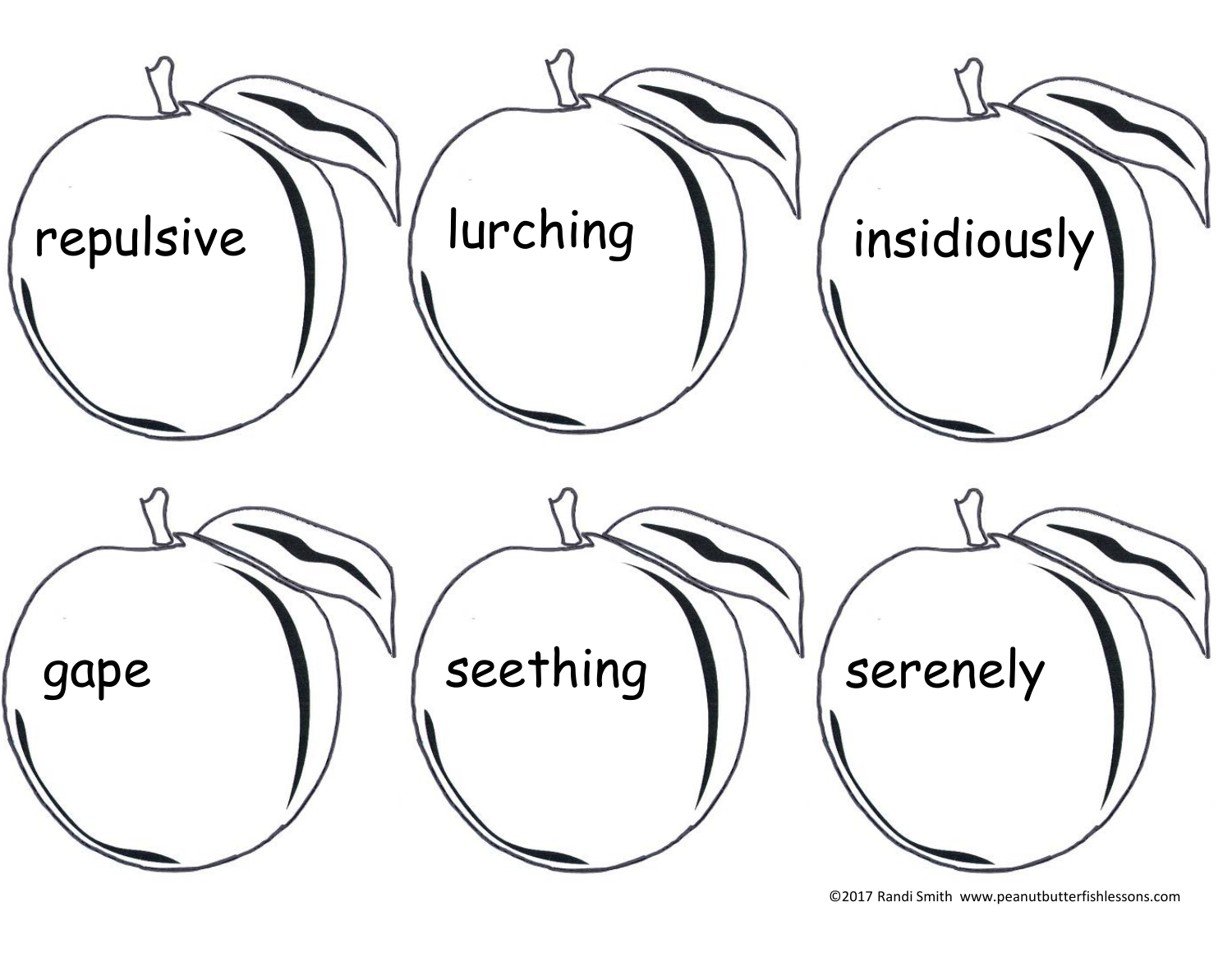![](_page_4_Picture_0.jpeg)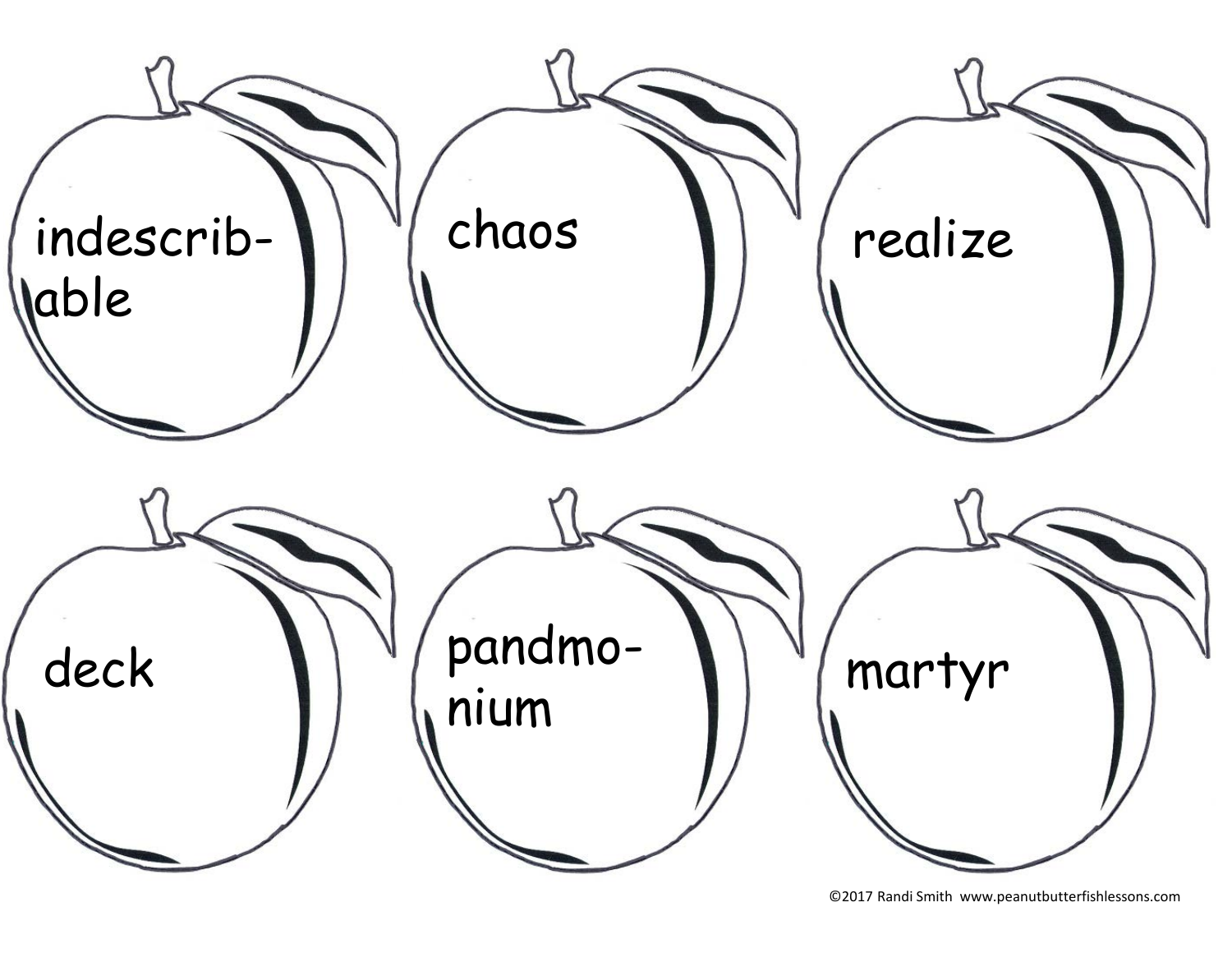![](_page_5_Picture_0.jpeg)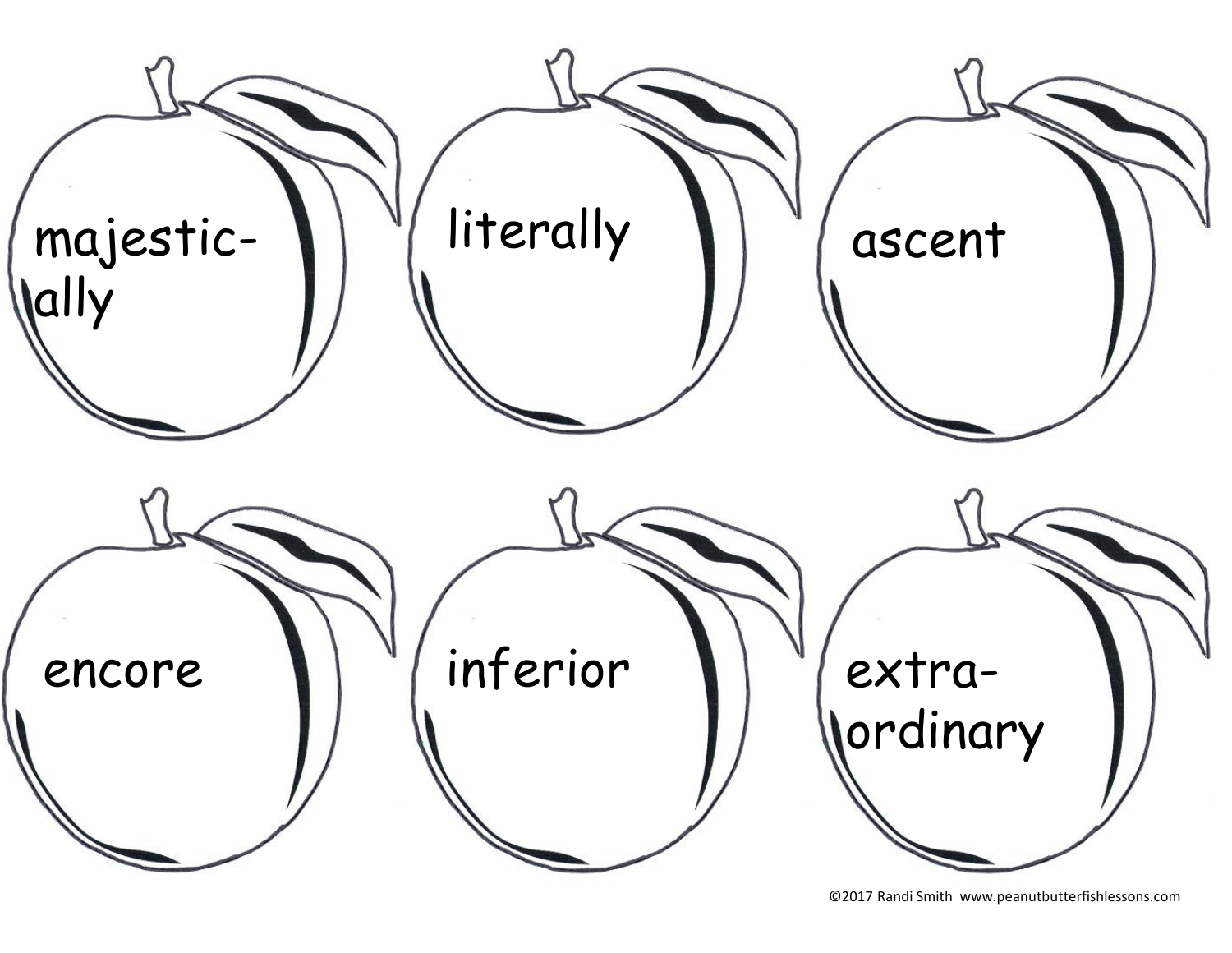![](_page_6_Picture_0.jpeg)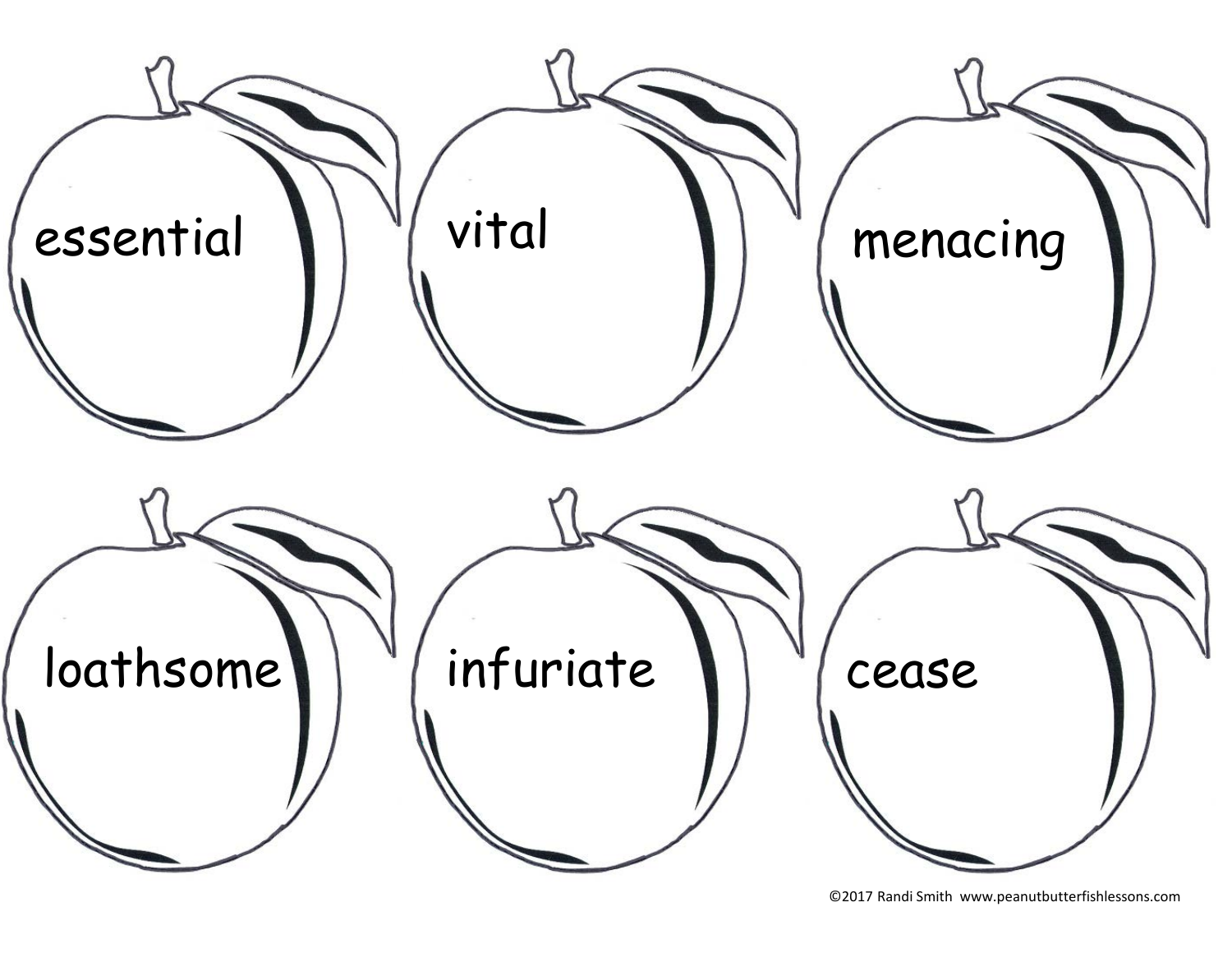![](_page_7_Picture_0.jpeg)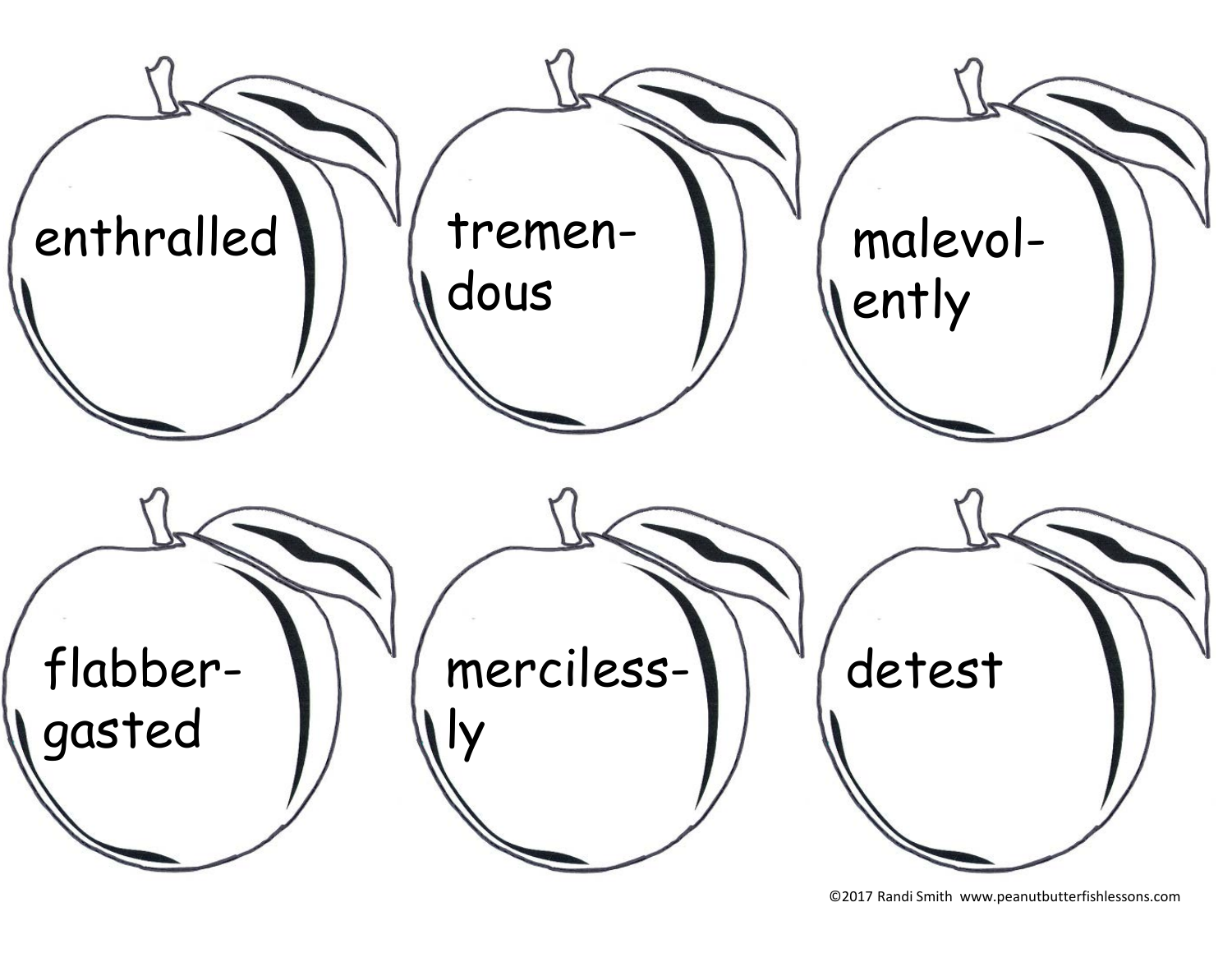![](_page_8_Picture_0.jpeg)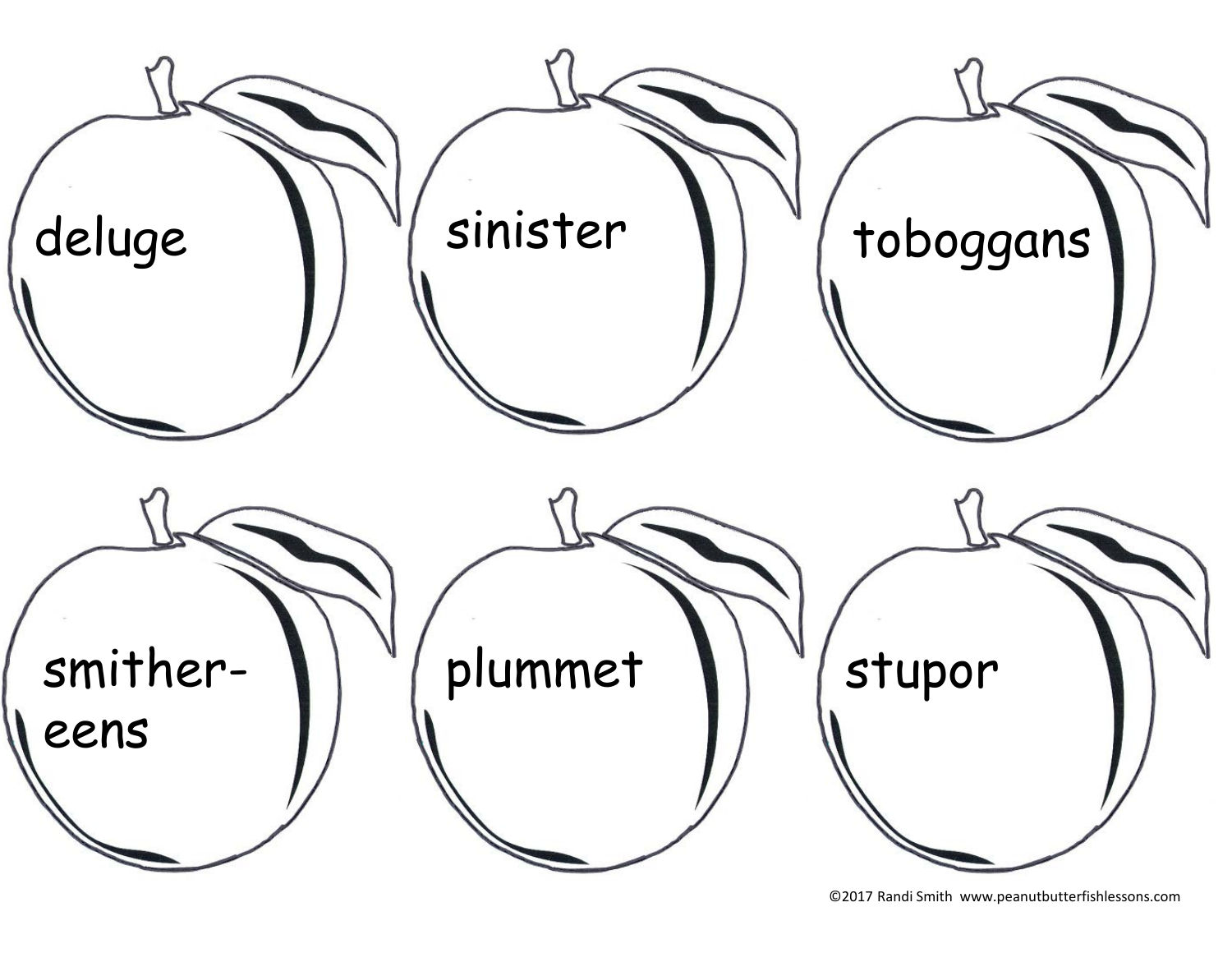![](_page_9_Picture_0.jpeg)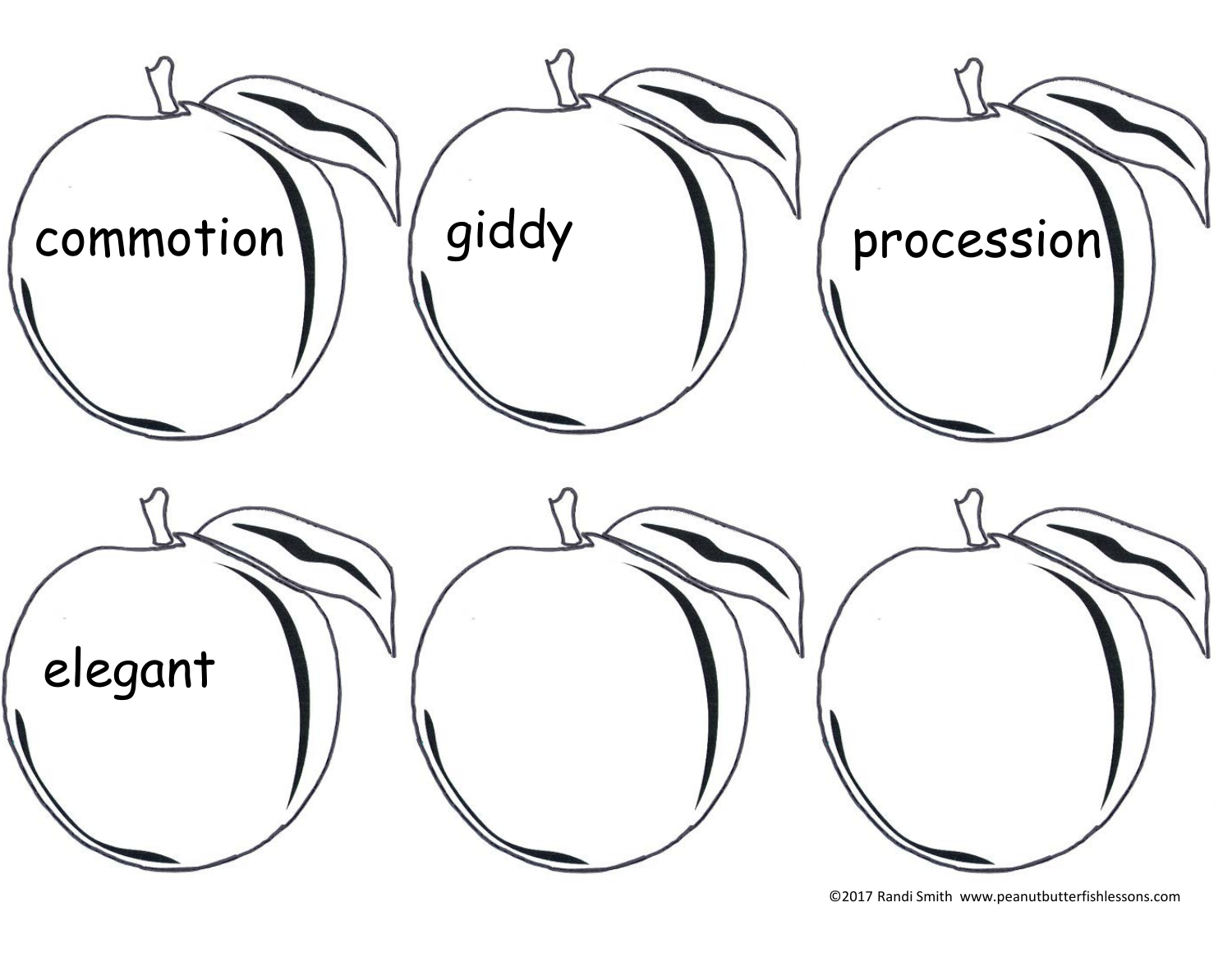![](_page_10_Picture_0.jpeg)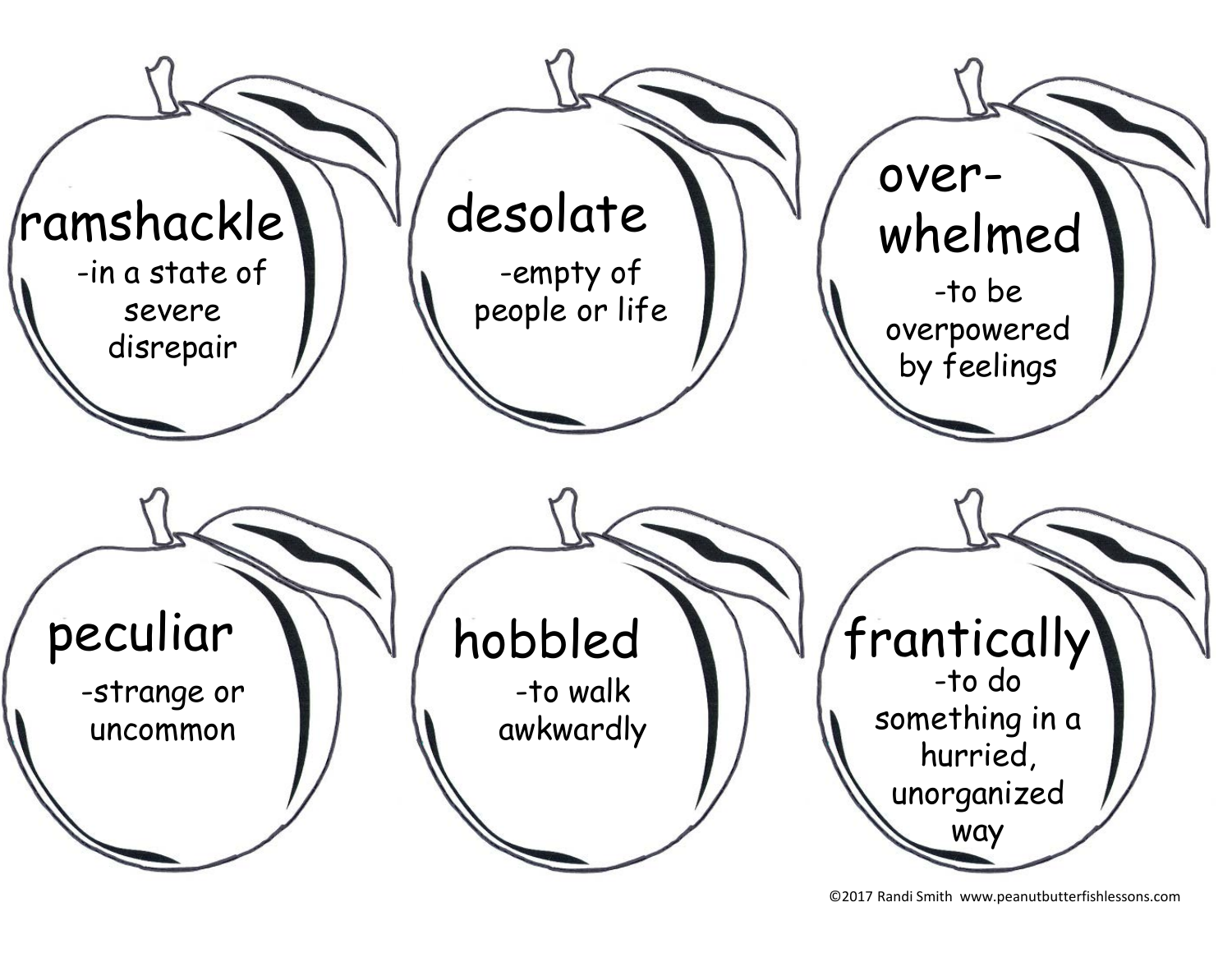![](_page_11_Picture_0.jpeg)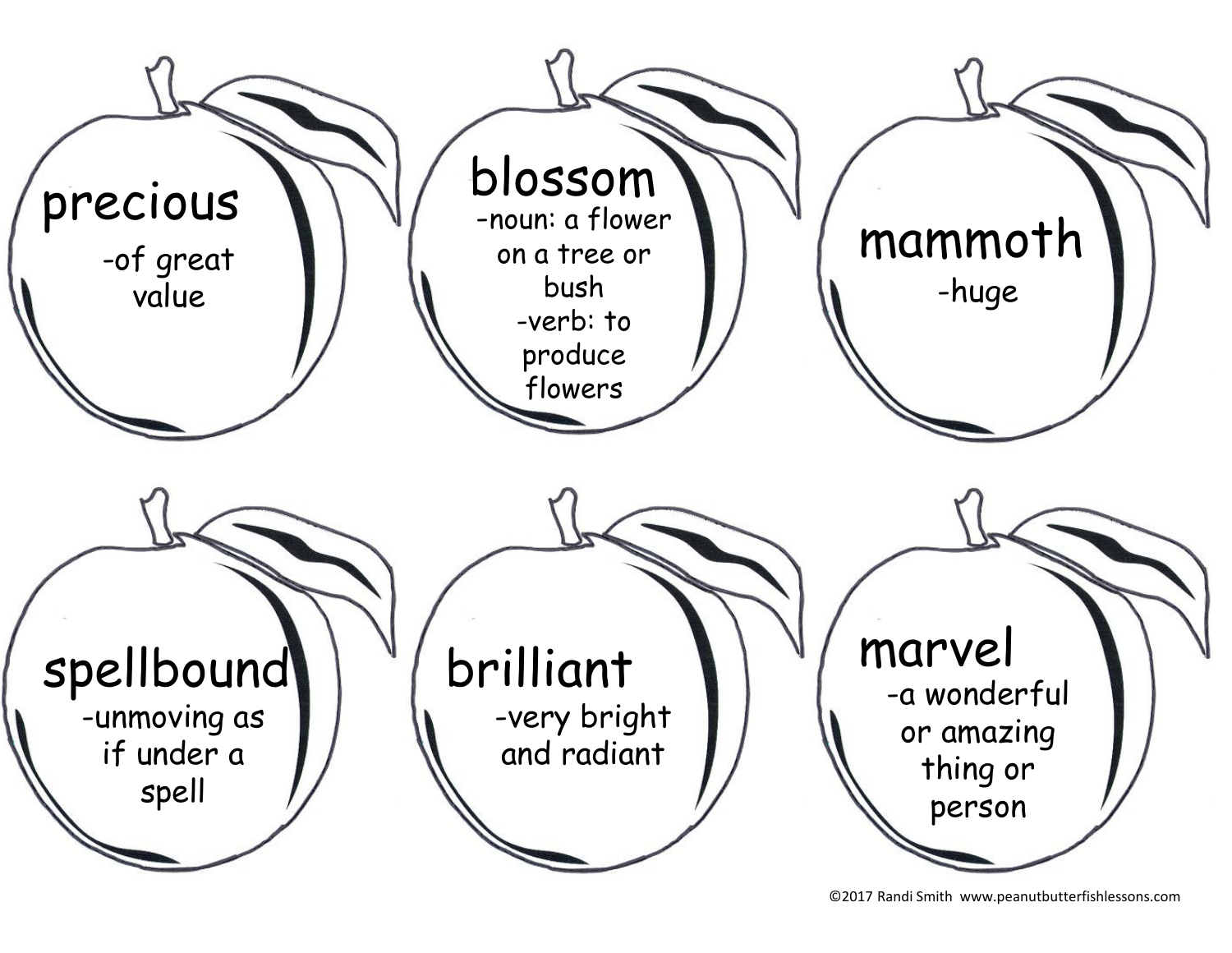![](_page_12_Picture_0.jpeg)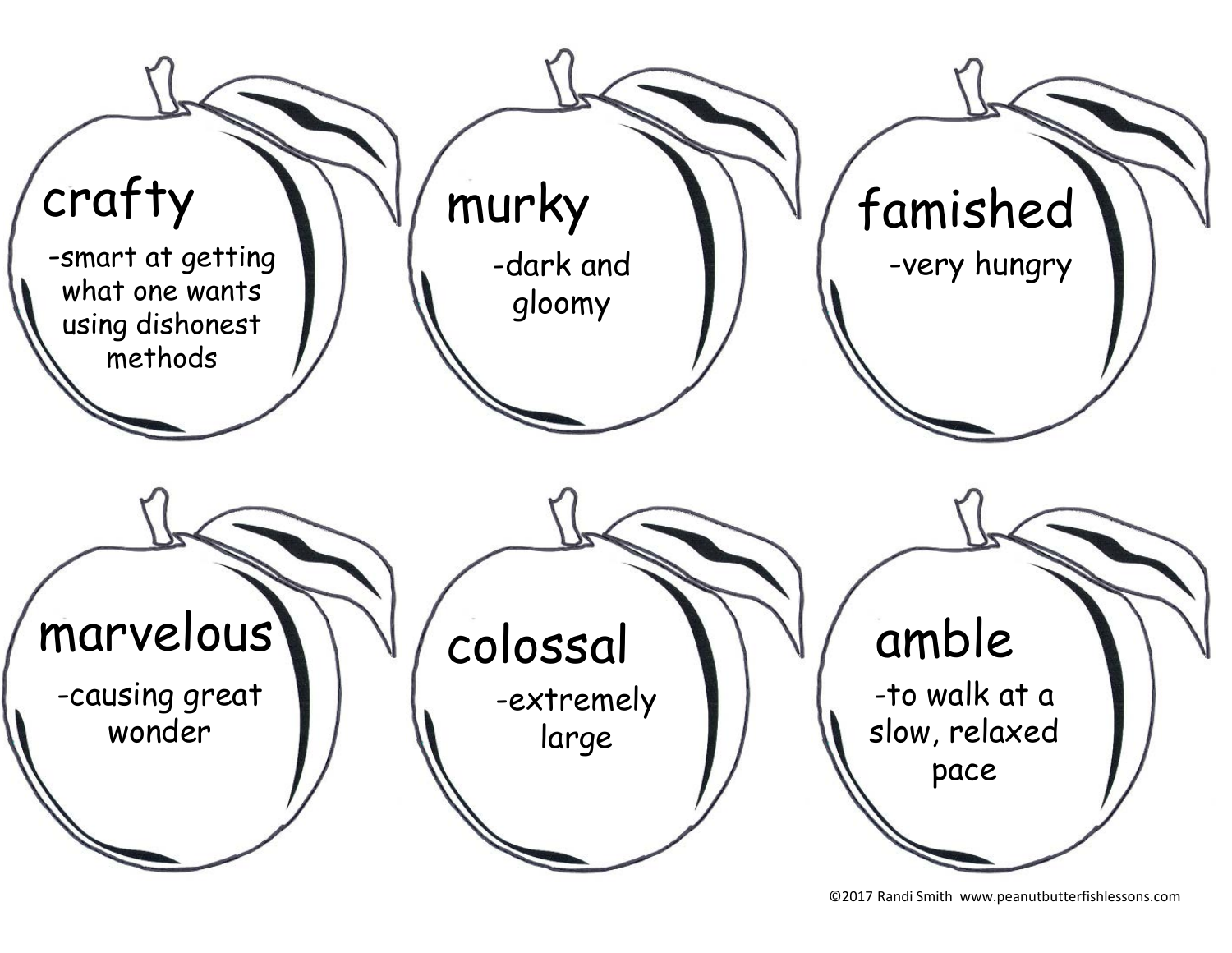![](_page_13_Picture_0.jpeg)

<sup>©2017</sup> Randi Smith www.peanutbutterfishlessons.com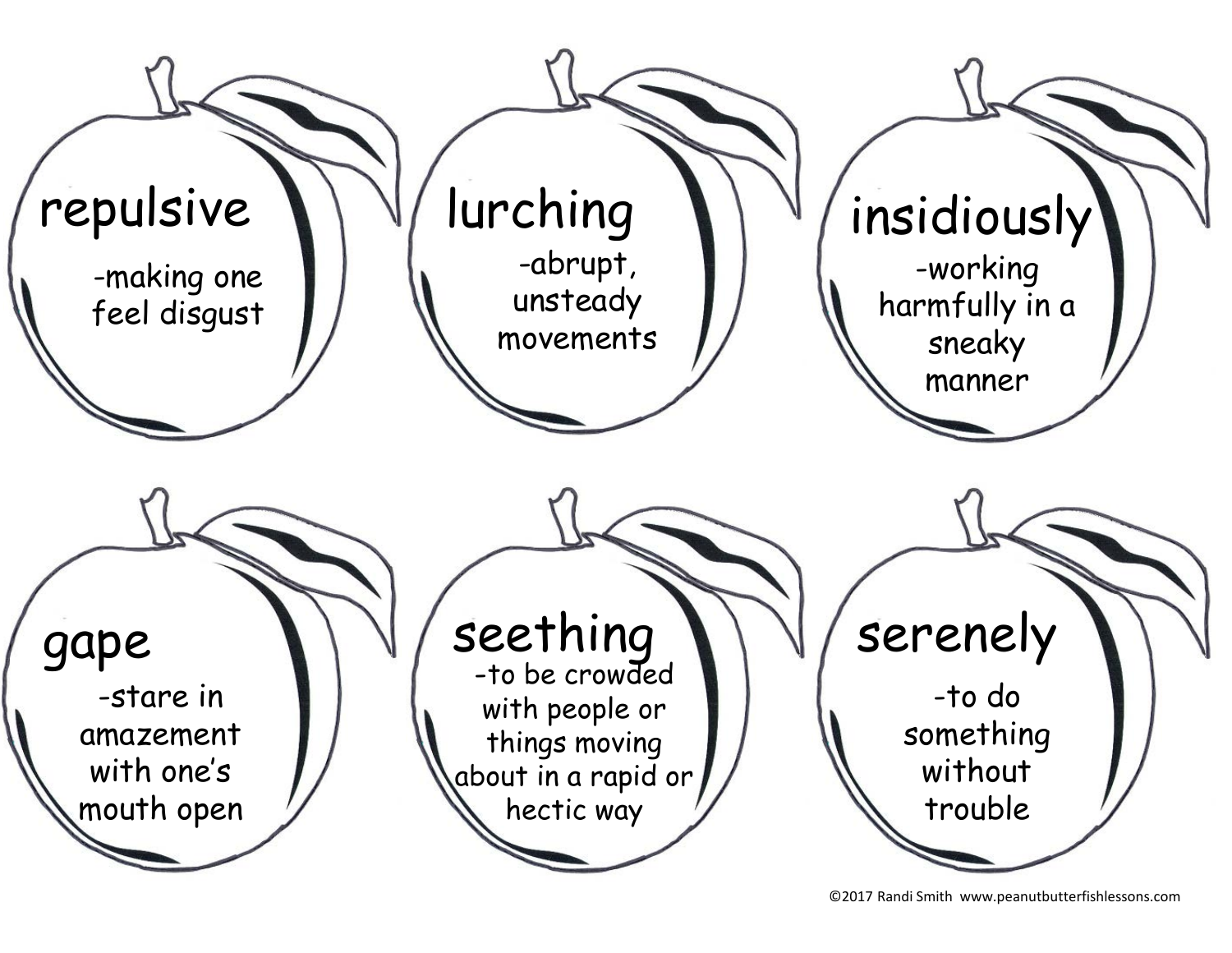![](_page_14_Picture_0.jpeg)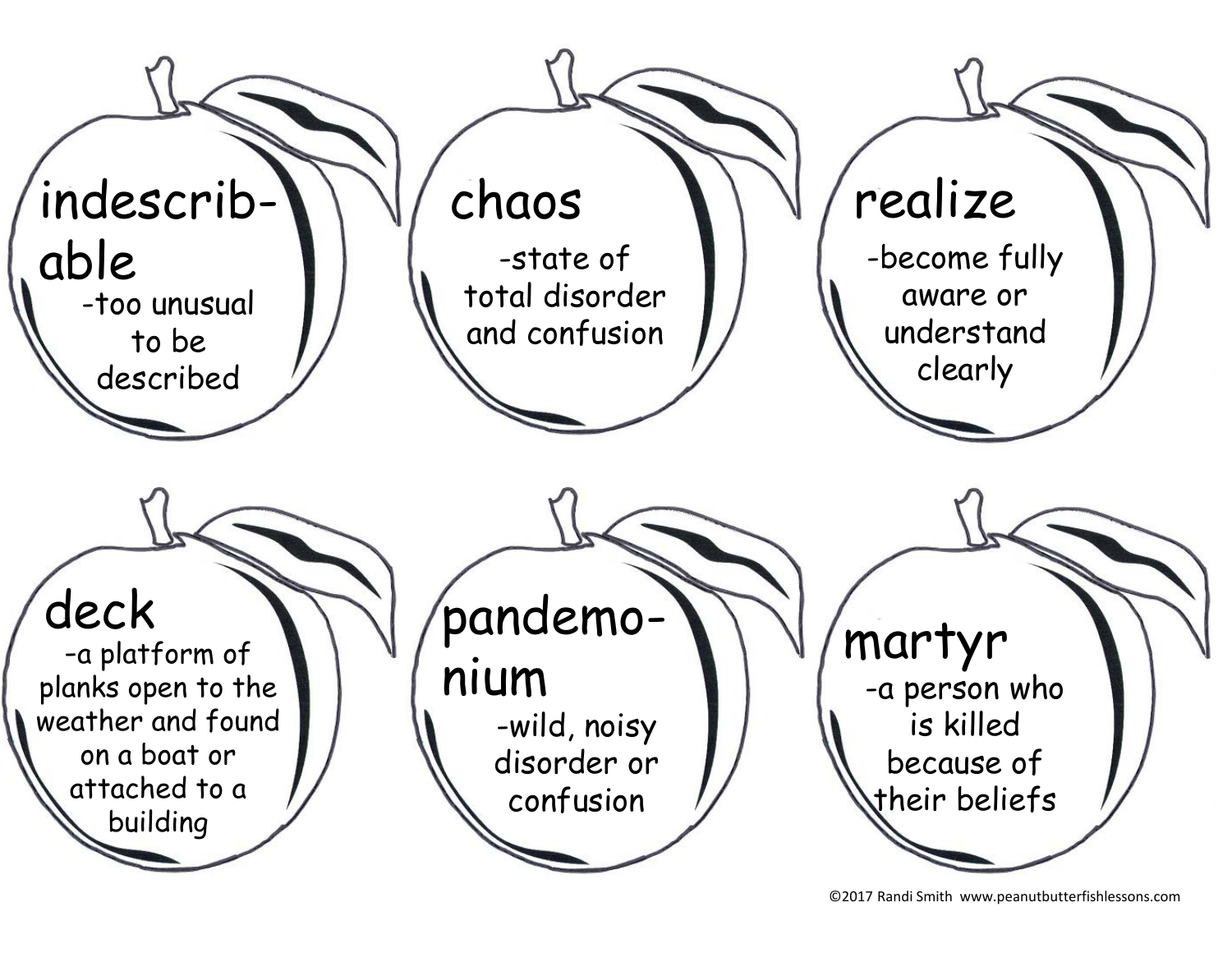![](_page_15_Picture_0.jpeg)

<sup>©2017</sup> Randi Smith www.peanutbutterfishlessons.com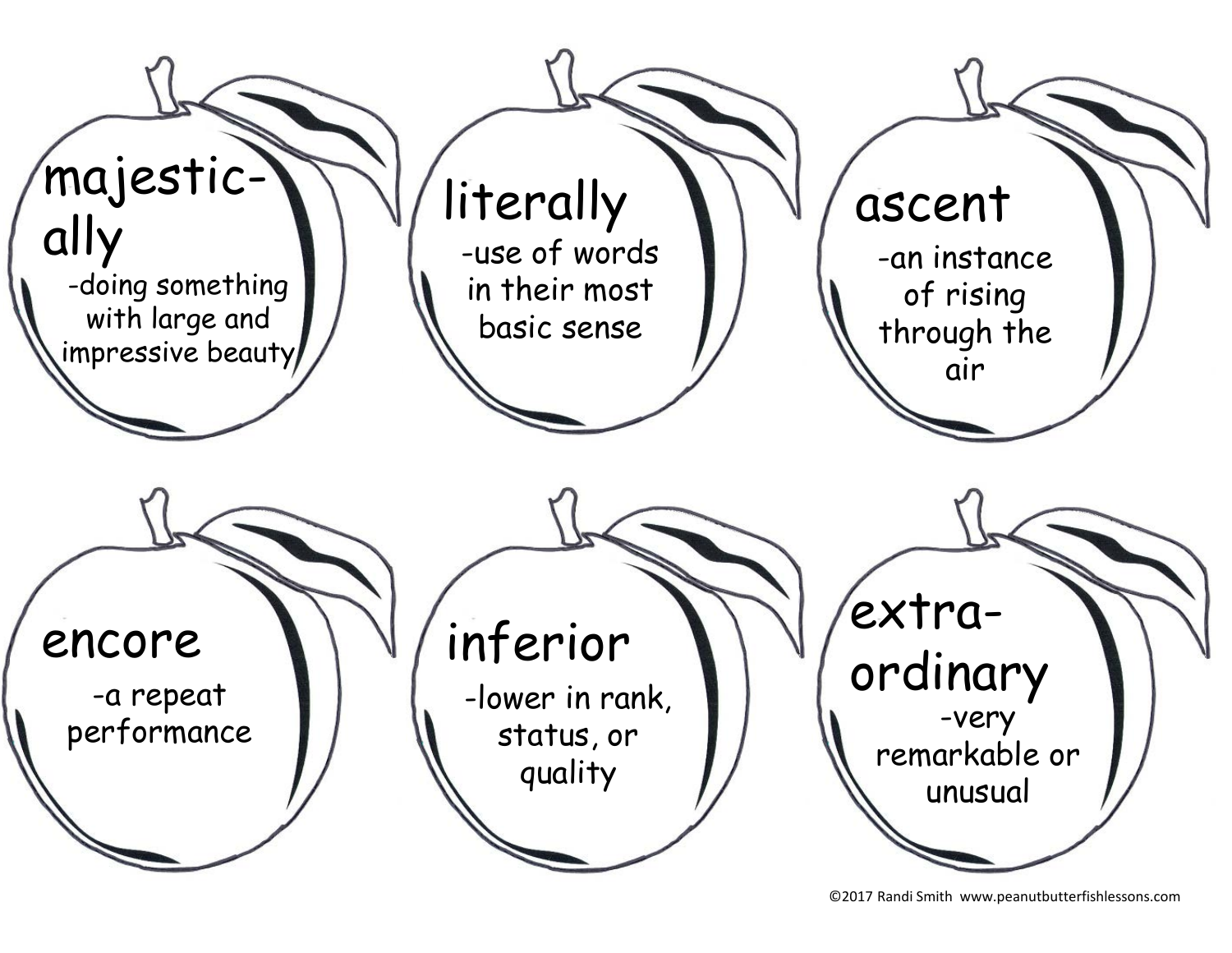![](_page_16_Picture_0.jpeg)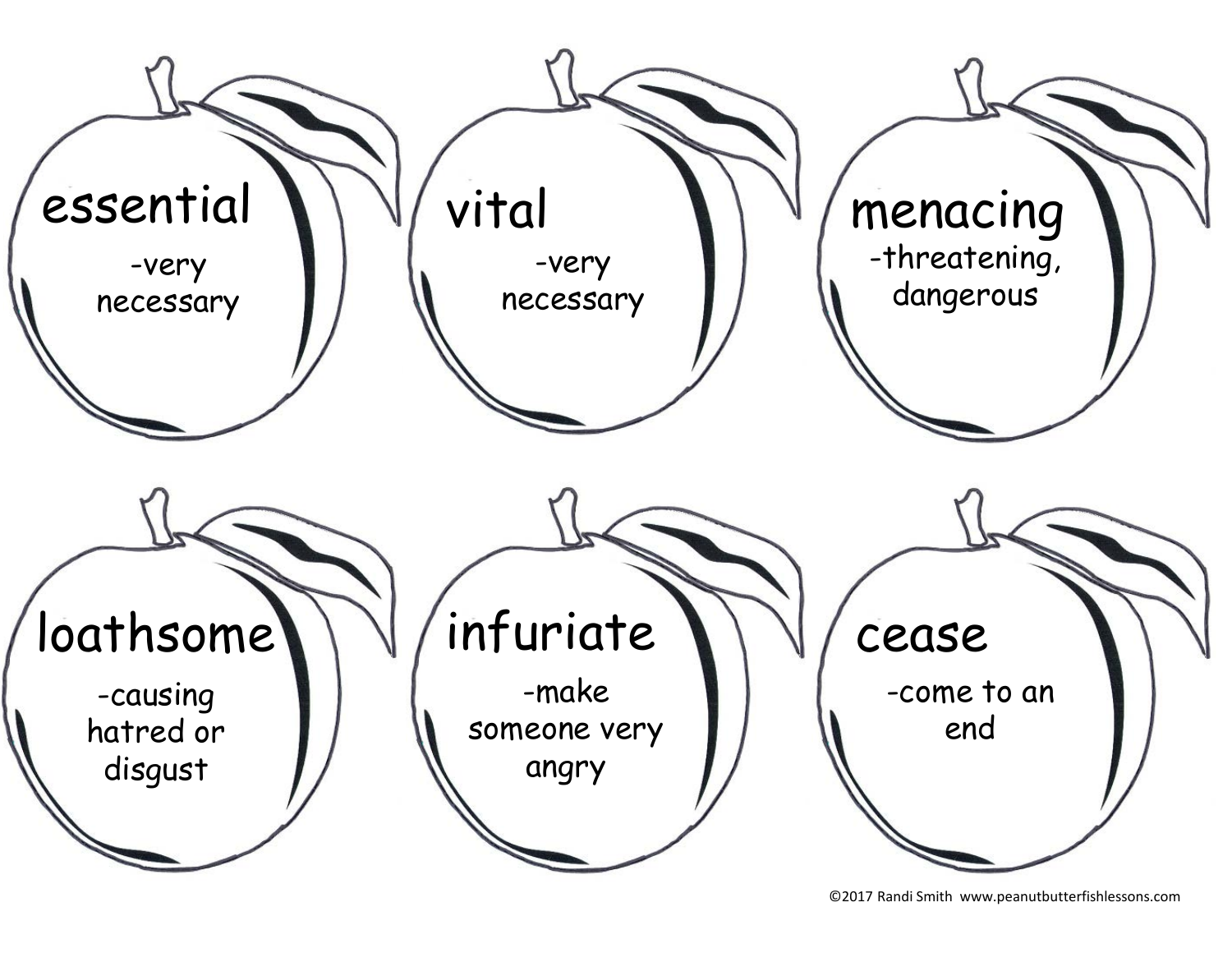![](_page_17_Picture_0.jpeg)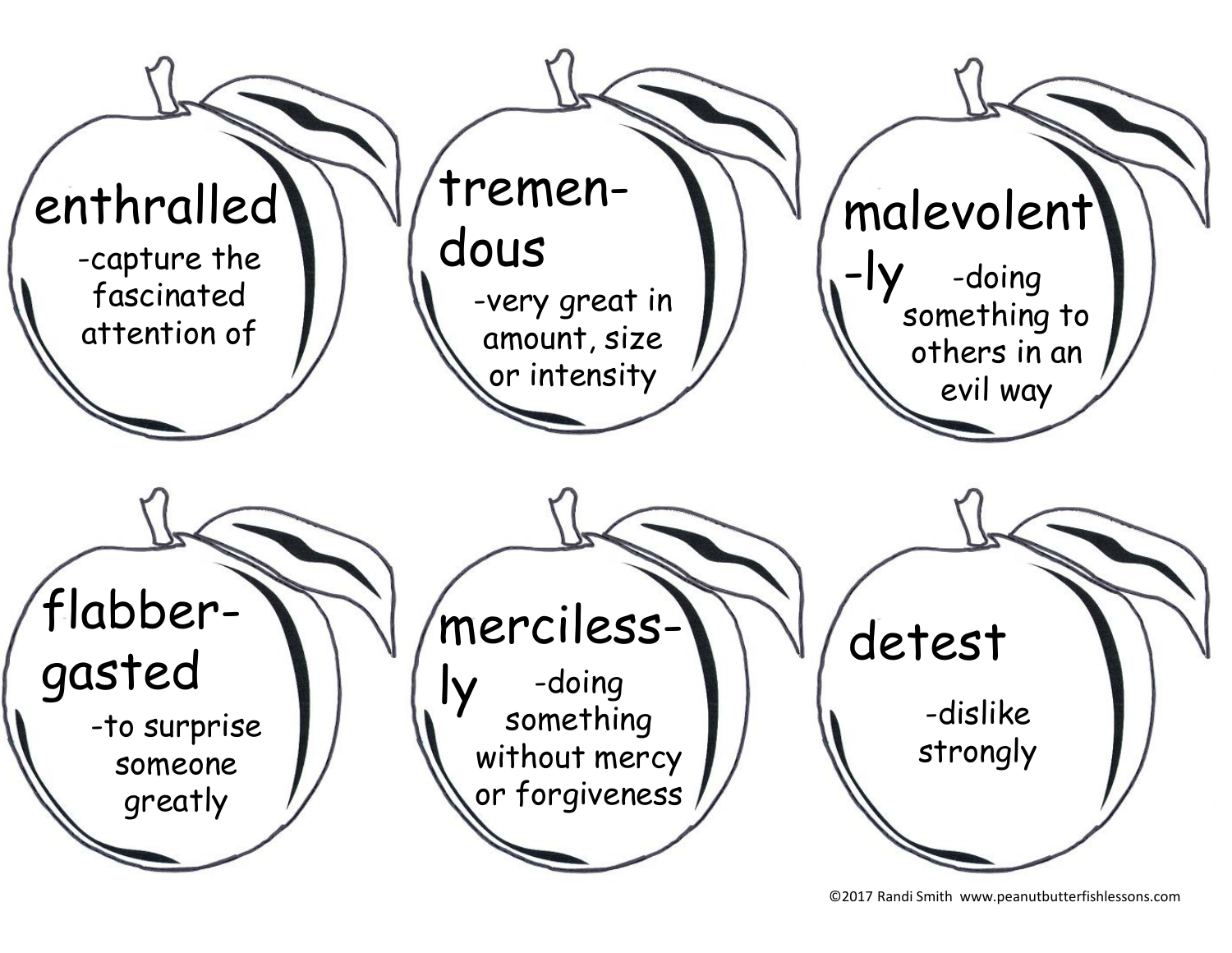![](_page_18_Picture_0.jpeg)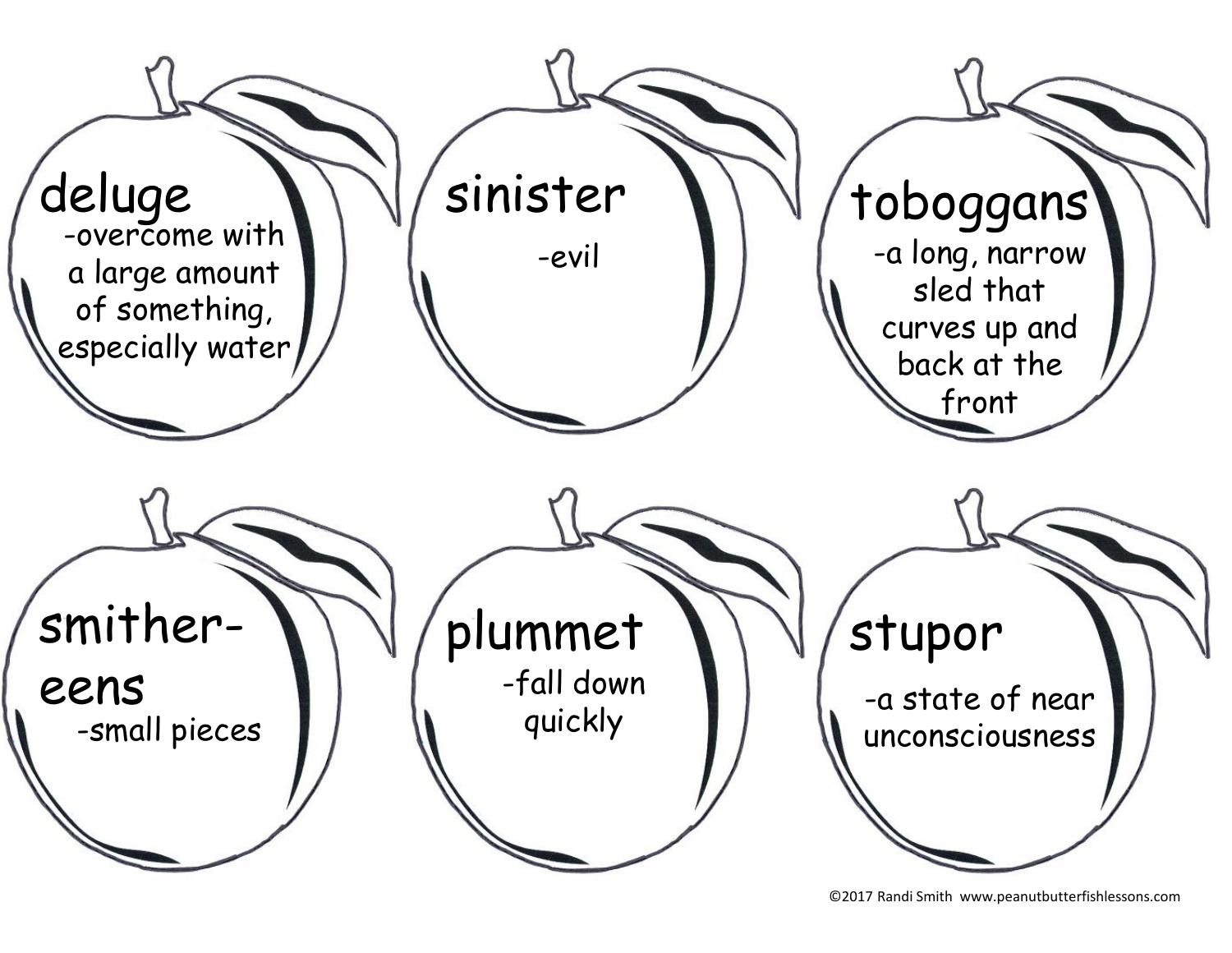![](_page_19_Picture_0.jpeg)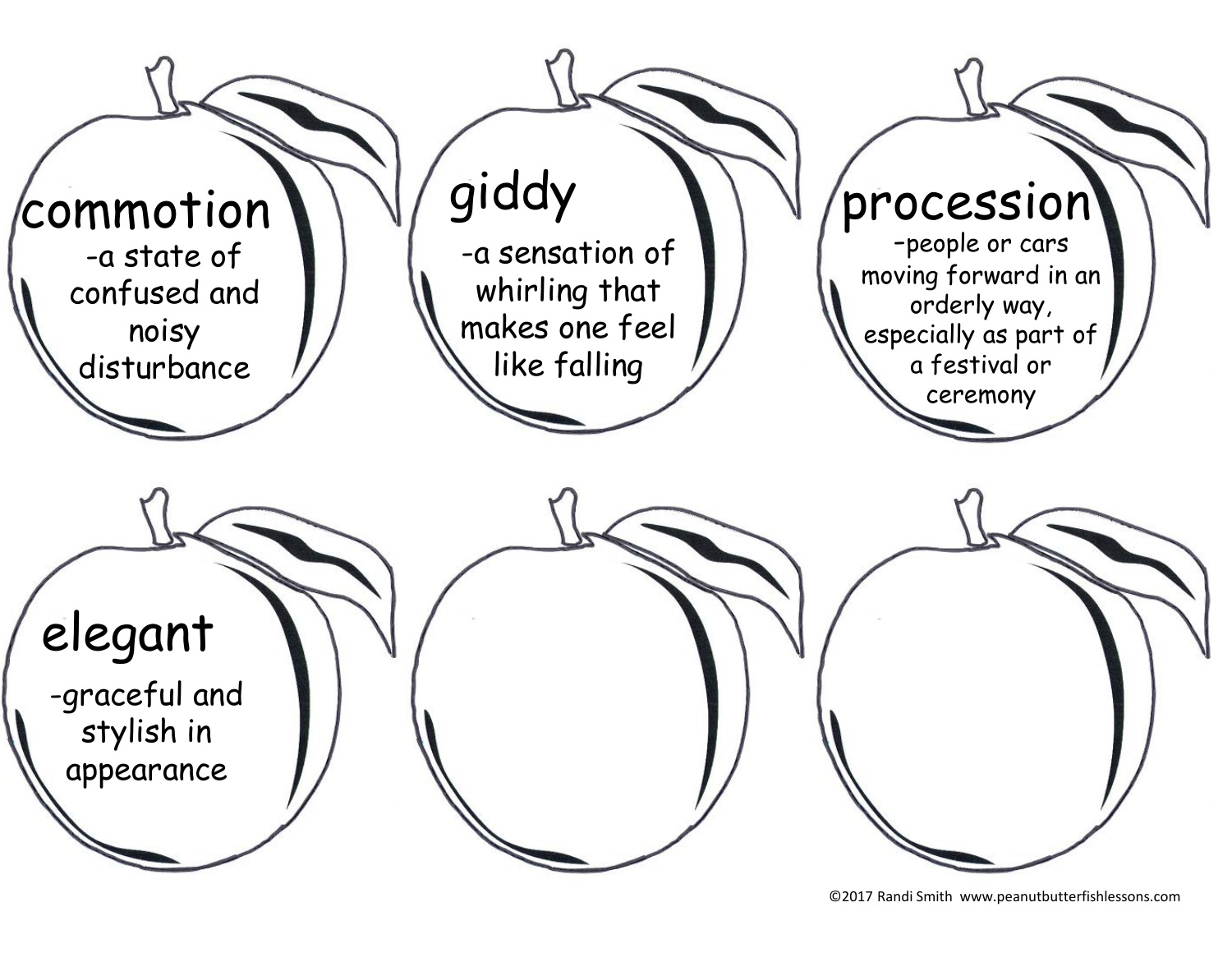![](_page_20_Picture_0.jpeg)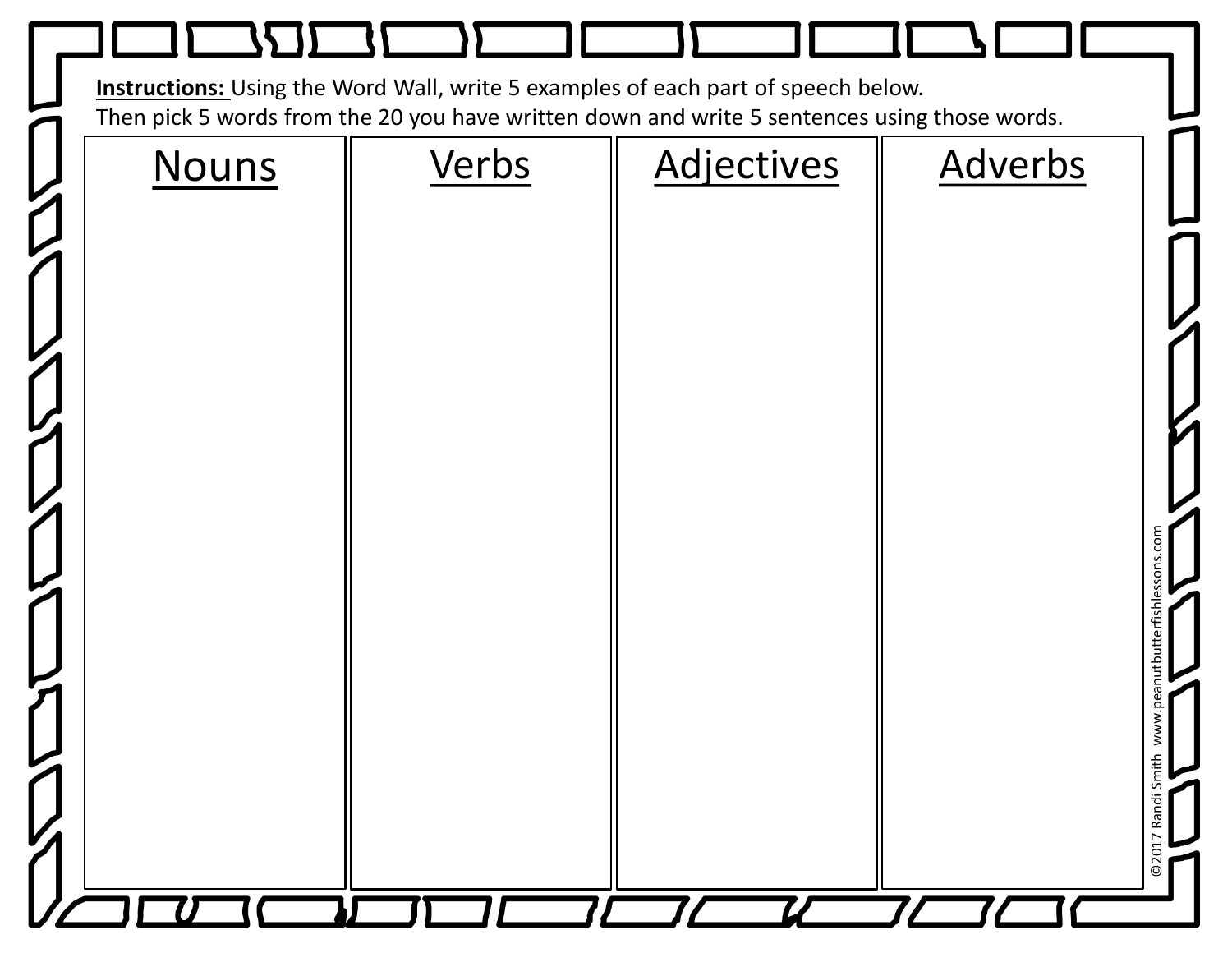![](_page_21_Picture_0.jpeg)